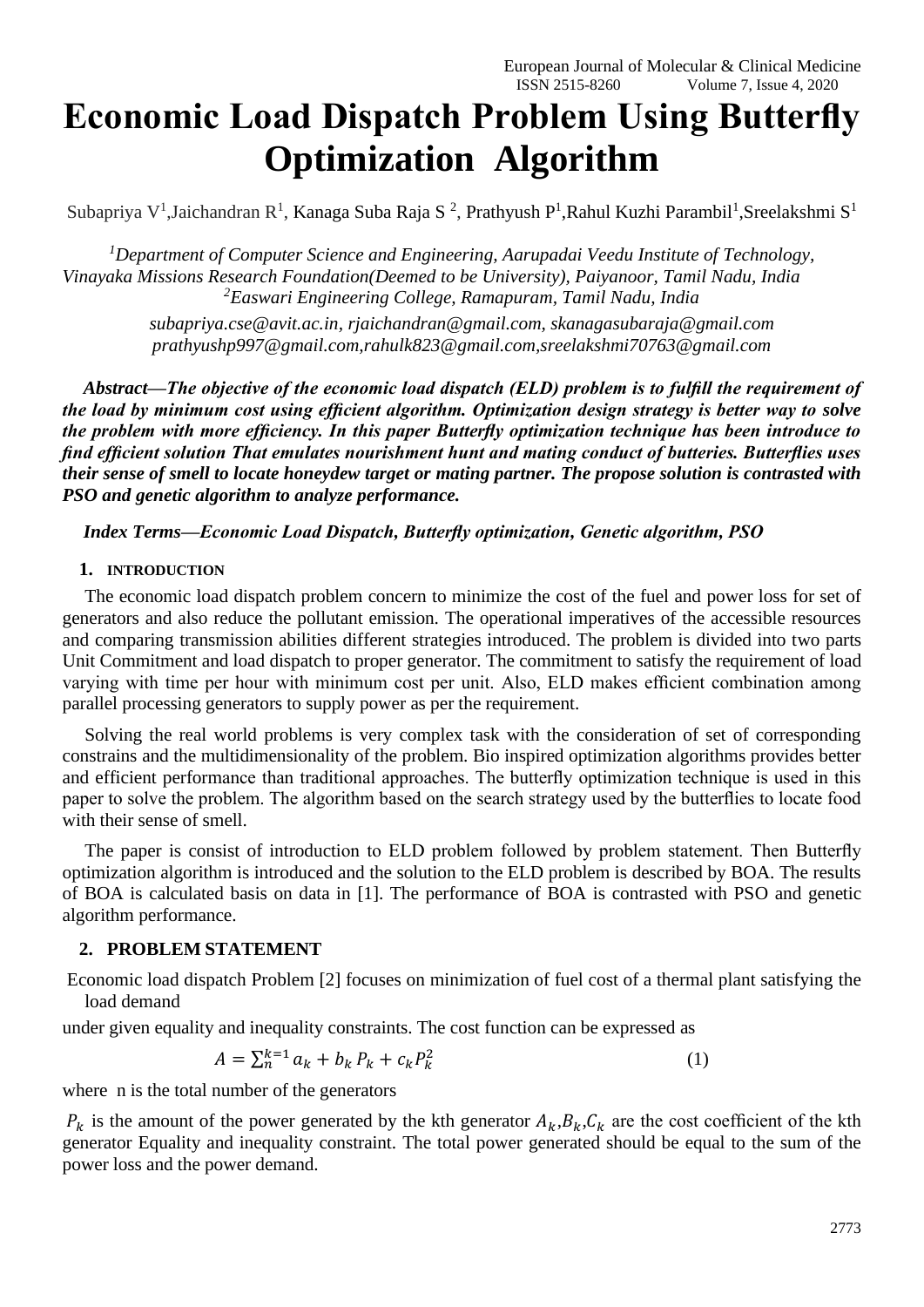$$
P_d + P_l = \sum_{k=1}^{n} P_g
$$

(2)

Here,  $P_d$  is the power demand at the present moment,  $P_l$  is the power loss in transmission and  $P_g$  is the power by the generator. Every generator has minimum and maximum limit so the generated power should be in between the minimum and maximum power.

$$
P_{\min} < P < P_{\max} \tag{3}
$$

where,  $P_{\text{min}}$  is the minimum value of the real power,  $P_{\text{max}}$  is the maximum value of the real power and P indicates the generated real output power.

# **3. PSO ALGORITHM**

The Particle Swarm Optimization algorithm(PSO) is discuss briefly in [3]. This algorithm optimizes the solution in an iterative manner based on the population of candidates. Solutions in the algorithm are consider as particles which searches the optimum particles within the problem space.

The local optimum solution (particle) is determined by the movement of the particles within the considerable population (swarm).The algorithm for ELD problem with genetic algorithm is given in [4] which summarized as:

 Unit Commitment problem: This paper [4] solved the Unit Commitment problem with help of genetic algorithm. Here, the population is randomly generated with the consideration of bound of each unit requirement with dimension, velocities and searching points. Initialize Genetic Algorithm parameters such as population size, selection type, crossover rate, mutation rate and total number of generations. Each chromosome is validated over unit requirement and load constraints. The individuals which are dominated by minimum total generation cost individuals are eliminated. The eliminating individuals are considered as best and passed to the next generation. In each generation, genetic operation is executed on the chromosomes population. The solution is obtained in the last generation after repeating such process till maximum number of generation reached.

 Low cost calculation: The PSO parameters such as Population size, Maximum inertia weight, Minimum inertia weight, Initial velocity, Initial position, Cognitive factor (c1), Social factor (c2), error gradient and maximum number of iterations are initialized. For each generator the fitness cost is calculated as per the equation in [4]. In each individuals calculation, the best local solution is considered as best which is then compared with the global optimum solution (which was before previous iteration) and updated if best is better than best. This process run until the maximum number of generation is achieved. After the halt of algorithm the individual which produces the best most recently is the solution of generating unit.

The PSO has variants such as classical PSO,PSO with chaotic inertia weight (PSO-CIW), PSO with chaotic acceleration coefficients (PSO-CIW) and Time varying PSO (PSO- TVAC) which are compared with traditional solver [5]. PSO shows better performance over other methods [6],[7].

# **4. GENETIC ALGORITHM**

Genetic Algorithm involves global optimization using the evolutionary techniques,such as inheritance, mutation,selection,and crossover. Genetic algorithm uses Darwin's theory where the fittest will survive , and the next generation will inherit the features of the fittest of the previous generation. The selection of the fittest is determined by the fitness function, Population is randomly generated for a generation and fitness is calculated. Generation of the population is stopped when the maximum population count is reached or satisfactory fitness is achieved. Each individual represent characteristics corresponds to chromosomes in genes. Production of new generation is carried for some fixed number of steps. Individuals in the final generation often have different character and features from their ancestors and have the best solution to the problems[3].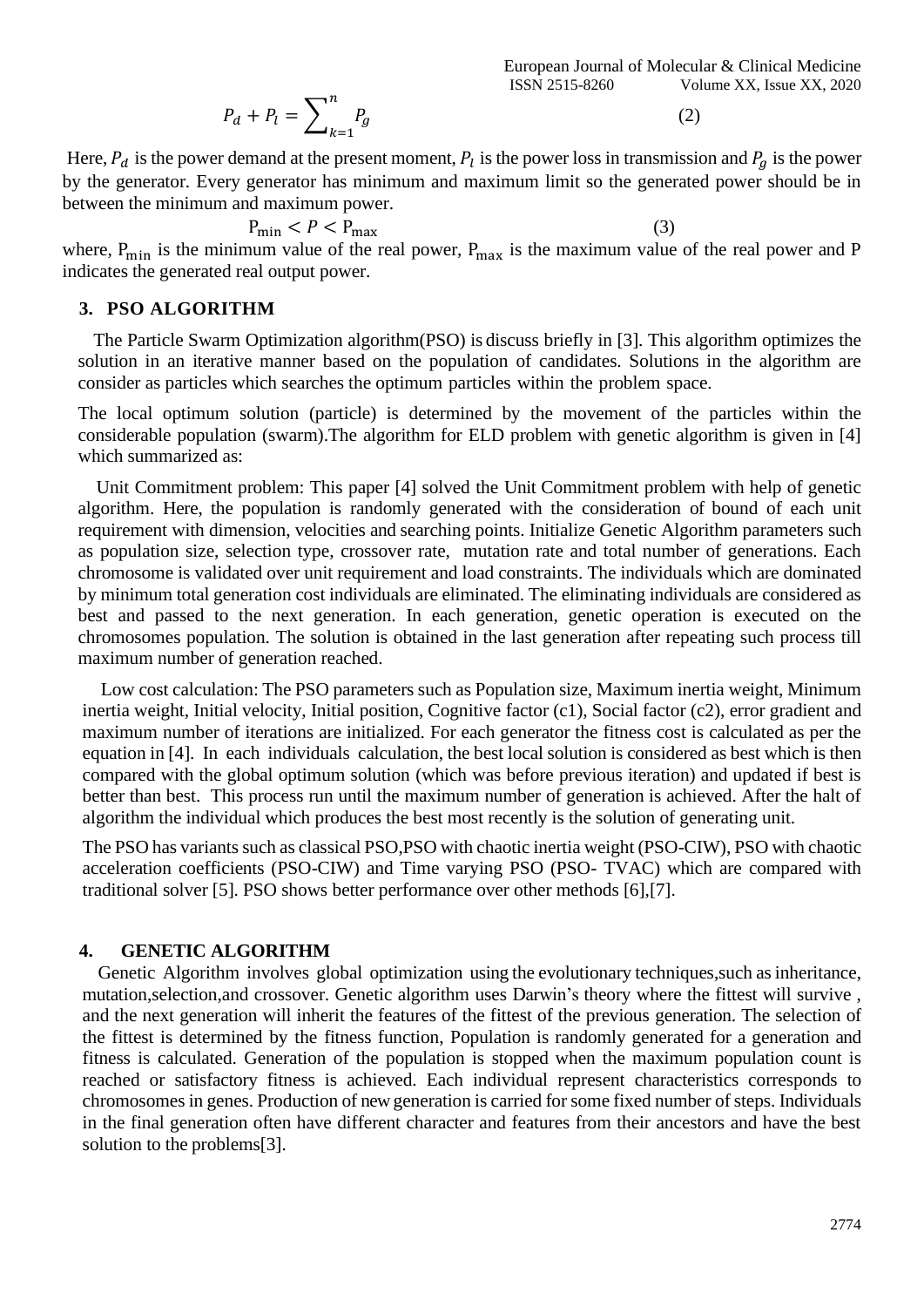# **5. BUTTERFLY OPTIMIZATION**

Butterflies are insect with coloured wings which uses their sense to perform life activities and for survival. Butteries utilize their feeling of smell, locate, taste, contact and hearing and nourishment and mating accomplice. Butterflies can use these senses to additionally supportive in relocating starting with one place then onto the next. These senses are helpful to keep themselves safe from predator and to lay eggs at safe place [8]. under research study it is found that butterflies possess very exact tendency to locate fragrance source. The butterfly optimization search is correlated from the strategy used by butterflies to communicate with other butterflies. They generate fragrance with different intensities. The other butterflies smells the fragrance to reach at the source generator which is correlated to global search. The proper variation in the intensities results in fitness function. The optimum search is finalized with the fitness function [9].

#### *a. Calculation of fragrance*

 The basic concept depends on the parameters or methodology conducted by butterflies. Methodology generalize to smell, temperature, sound, light etc. In BOA technique fragrance is the main parameter. The fragrance calculation given below is same as given in [9]. The fragrance can be given as physical intensity function of stimulus as:

$$
f = cl^a \tag{4}
$$

Where *f* is the intensity of fragrance in the region, *c* is the differential factor between smell parameters and other factor, *I* is the intensity of emitting the fragrance by the butterfly and *a* is the parameter for regular expression, linear compression and linear expansion.

# *b. Forging of butterflies*

 All the butterflies undergoes some mechanism which helps them in searching. Searching can be for food, safe place or to find other butterfly for communication. These mechanisms are followed by common characteristics. They generate some fragrance to notify others about their presence in nearby places. All butterflies used to catch up with the intensities of fragrance. They undergo random search or search according to the fragrance emitted by others. These characteristic helps butterflies to attract each other.

The BOA process in following steps:

#### Step1: Initialization

 In this step, all the parameters that will proceed in BOA are assigned with the respective values. The calculation continues to make an underlying populace of butteries for streamlining. The butterflies with respect to fragrance parameters and fitness values assigned with the arbitrary places. This results into a solution space.

# Step2: Searching

The algorithm with the iteration varies current position of the butterflies mentioned in the solution space to new position and evaluate their fitness values. All the butterflies evaluated on all combinations of the positions within solution space which generates fragrance at different position with the help of Equation (4).Then the algorithm undergoes through global search phase and local search phase. The Eq. (5) determines the calculations regarding to the solution space considering each position change in vector by each butterfly. The Eq. (5) is for global search phase per butterfly.

$$
x_i^{t+1} = x_i^t + (r^2 \times g - x_i^t) \times f_i \tag{4}
$$

where  $x_i^t$  is the solution vector in the  $t^{th}$  iteration for the  $i^{th}$ butterfly. Here, r is arbitrary generated value form range [0,1]. The local optimal solution within the same iteration is given by  $g^*$ . If the butterflies sense the fragrance, then they will follow the global search. Parameter  $f_i$  is fragrance value for  $i<sup>th</sup>$  butterfly. The Eq. (6) is for local random search by each butterfly in corresponding iteration.

$$
x_i^{t+1} = x_i^t + \left(r^2 \times x_j^t - x_k^t\right) \times f_i \tag{5}
$$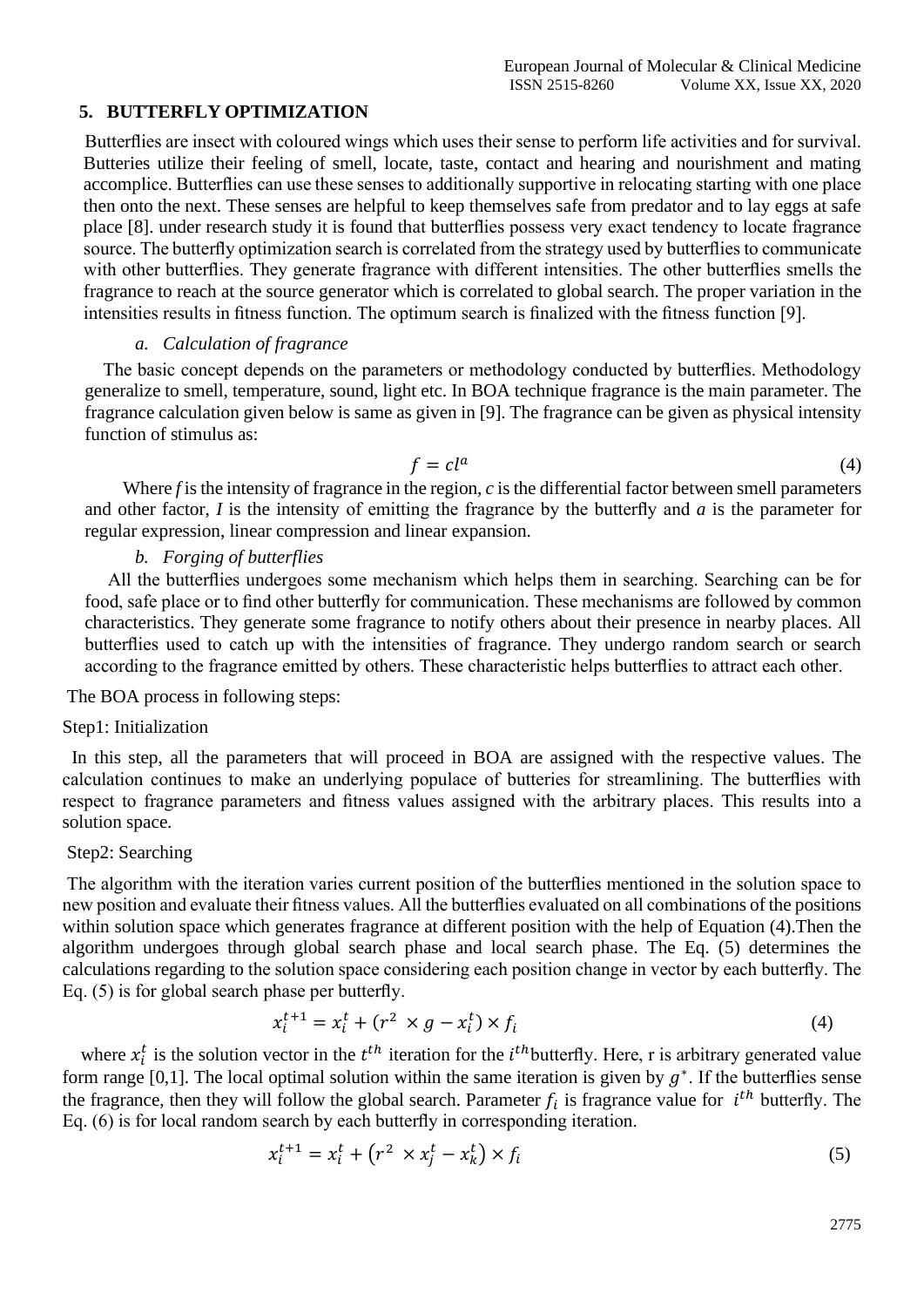European Journal of Molecular & Clinical Medicine

 ISSN 2515-8260 Volume XX, Issue XX, 2020 where  $x_j^t$  and  $x_k^t$  are  $j^{th}$  and  $k^{th}$  butteries from the solution space. Above equation is formulated when  $x_j^t$ and  $x_k^t$  present in the same swarm. Here, r is an arbitrary value in [0,1]. If the butterflies failed to sense the fragrance, they will follow local random search.

Here, the physical parameters like rain, heavy wind, light distraction etc. can interrupt search strategies. Sudden switch from global to local search can be occur. In algorithm, p is considered as switching probability between two searches. The stopping criteria for the algorithm is limited to maximum CPU running time, maximum iteration number, the maximum number of iterations with no improvement etc. The algorithm results optimum solution values as algorithm terminates with best fitness.

# *c. The pseudo code*

The pseudo code for the butterfly optimization algorithm is given below. This algorithm is symmetric to [9]. The given strategy can be utilized upon to solve the ELD problem.

# **Algorithm 1 Butterfly optimization algorithm**

|                | Input: $X_i \ldots X_n$                                     |
|----------------|-------------------------------------------------------------|
|                | <b>Output:</b> Minimum Cost function                        |
|                | Stimulus Intensity $I_i$ at $X_i$ is determined by $f(x_i)$ |
|                | c: sensor modality                                          |
|                | a: power exponent                                           |
|                | p: switch probability                                       |
| 1              | while condition satisfy do                                  |
| $\overline{2}$ | for each butterfly bf in population do                      |
| 3              | Calculate fragrance for bf using Eq. (1)                    |
| 4              | ends for                                                    |
| 5              | Find the best <i>bf</i>                                     |
| 6              | for each butterfly bf in population do                      |
| 7              | Generate a random number $r$ from [0, 1]                    |
| 8              | if $r < p$ then                                             |
| 9              | Move towards best butterfly/solution using Eq. (2)          |
| 10             | else                                                        |
| 11             | Move randomly using Eq. $(3)$                               |
| 12             | end if                                                      |
| 13             | end for                                                     |
| 14             | Update the value of a                                       |
| 15             | end while                                                   |
| 16             | Display the optimum result.                                 |

# **6. RESULTS**

BOA is used to solve ELD problem for optimizing the cost, here Range of the power of the generators , Transmission loss are taken into consideration. Here BOA uses 500 iterations and 30 search agents. The test case is for six generating units. Generating data and  $B_{mn}$  are from [3]. The results of PSO are from[4][5].

| Unit                  | $a_i$  | $b_i$ | $c_i$ | $P_{min}$ | $P_{max}$ |
|-----------------------|--------|-------|-------|-----------|-----------|
|                       | 0.007  |       | 240   | 100       | 500       |
| $\mathcal{D}_{\cdot}$ | 0.0095 | 10    | 200   | 50        | 200       |
|                       | 0.009  | 8.5   | 220   | 80        | 300       |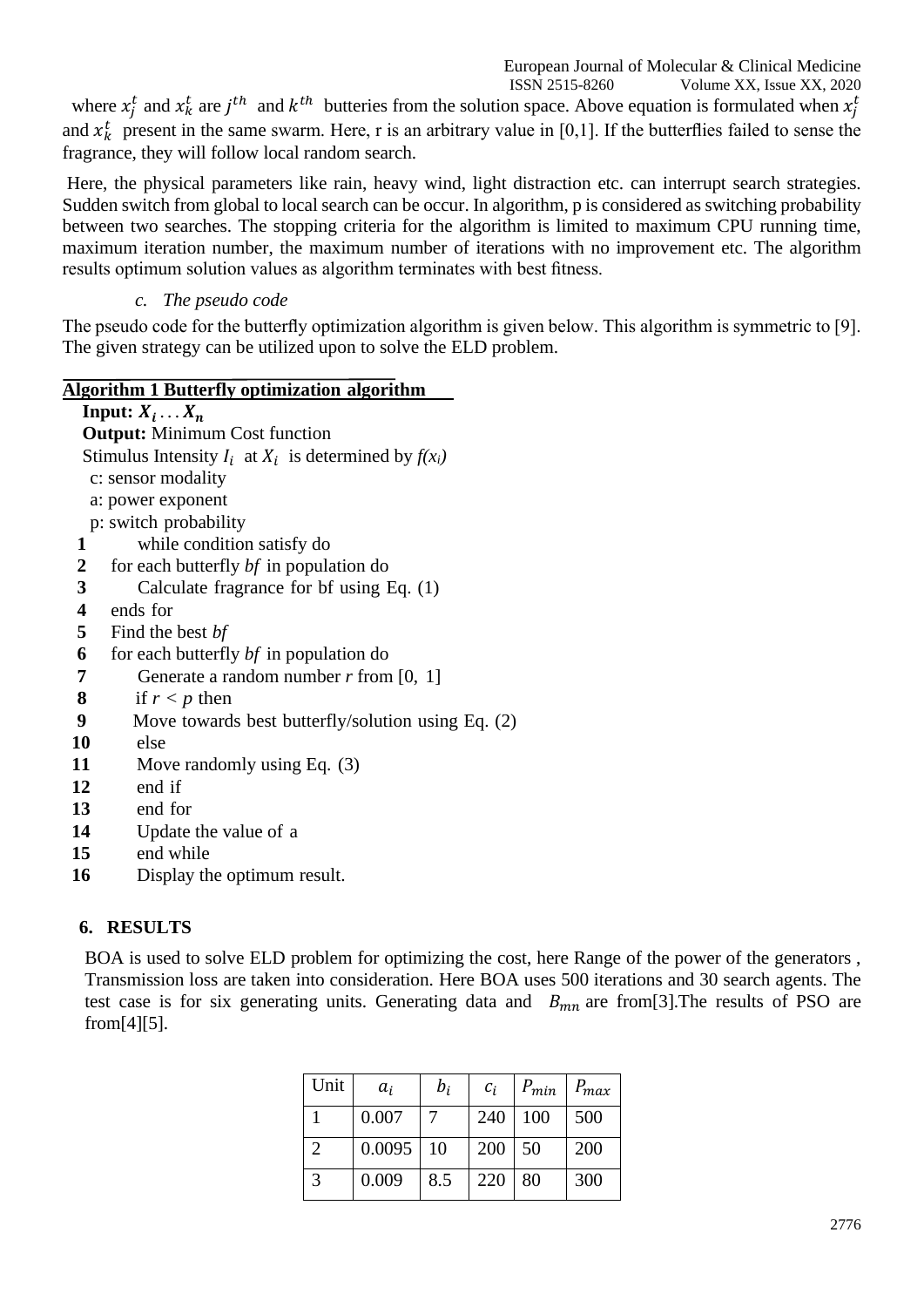|  |                                                                                                                                      |    |     | ISSN 2515-8260 |            | Volume XX, Issue XX, 2020 |
|--|--------------------------------------------------------------------------------------------------------------------------------------|----|-----|----------------|------------|---------------------------|
|  | 0.009                                                                                                                                |    | 200 | 50             | 150        |                           |
|  | 0.008                                                                                                                                |    | 220 | 50             | <b>200</b> |                           |
|  | 0.0075                                                                                                                               | 12 | 120 | 50             | 120        |                           |
|  | $\mathbf{m}$ , $\mathbf{n}$ , $\mathbf{m}$ , $\mathbf{m}$ , $\mathbf{m}$ , $\mathbf{m}$ , $\mathbf{m}$ , $\mathbf{m}$ , $\mathbf{m}$ |    |     |                |            |                           |

TABLE 1.GENERATING UNIT DATA 1

| $B_{mn}$ |                                                                                                                                                                                                                                                                    |  |  |  |
|----------|--------------------------------------------------------------------------------------------------------------------------------------------------------------------------------------------------------------------------------------------------------------------|--|--|--|
|          |                                                                                                                                                                                                                                                                    |  |  |  |
|          | $\alpha = \begin{bmatrix} 0.000014 & 0.000015 & 0.000015 & 0.000019 & 0.000026 & 0.000022 \ 0.000017 & 0.000013 & 0.000013 & 0.000016 & 0.000015 & 0.000020 \ 0.000015 & 0.000065 & 0.000065 & 0.000017 & 0.000024 & 0.000019 \ 0.000019 & 0.000017 & 0.000017 & $ |  |  |  |

| <b>POWER</b><br><b>DEMAND</b><br>(MW) | <b>TECHNIQUE</b> | <b>POWER</b><br><b>GENERATORS (MW)</b> |                | <b>GENERATED</b> | <b>BY</b>      | <b>EACH</b>    |                |
|---------------------------------------|------------------|----------------------------------------|----------------|------------------|----------------|----------------|----------------|
|                                       |                  | G1                                     | G <sub>2</sub> | G <sub>3</sub>   | G <sub>4</sub> | G <sub>5</sub> | G <sub>6</sub> |
| 500                                   | <b>BOA</b>       | 225.54                                 | 50.00          | 80.00            | 50.000         | 50.000         | 50.000         |
|                                       | <b>GA</b>        | 213.62                                 | 55.66          | 80.35            | 50.232         | 55.036         | 50.743         |
|                                       | <b>PSO</b>       | 221.19                                 | 50.00          | 84.391           | 50.000         | 50.000         | 50.000         |
| 600                                   | <b>BOA</b>       | 283.280                                | 50.617         | 121.69           | 50.018         | 50.987         | 51.282         |
|                                       | <b>GA</b>        | 263.40                                 | 62.15          | 106.7            | 50.475         | 60.187         | 65.180         |
|                                       | <b>PSO</b>       | 280.597                                | 50.00          | 127.31           | 50.00          | 50.00          | 50.00          |
| 700                                   | <b>BOA</b>       | 321.93                                 | 78.186         | 151.0            | 53.413         | 55.983         | 50.134         |
|                                       | <b>GA</b>        | 301.07                                 | 56.443         | 159.8            | 51.996         | 67.442         | 74.494         |
|                                       | <b>PSO</b>       | 323.51                                 | 76.823         | 158.34           | 50.00          | 52.045         | 50.00          |

# TABLE 2. GENERATED RESULTS

| <b>POWER</b><br><b>DEMAND</b> | <b>FUEL COST (\$)</b> |           |            | <b>POWER LOSS (Mw)</b> |           |            | <b>TIME</b><br><b>COMPUTATION</b><br>(SECONDS) |           |            |
|-------------------------------|-----------------------|-----------|------------|------------------------|-----------|------------|------------------------------------------------|-----------|------------|
| (MW)                          | <b>BOA</b>            | <b>GA</b> | <b>PSO</b> | <b>BOA</b>             | <b>GA</b> | <b>PSO</b> | <b>BOA</b>                                     | <b>GA</b> | <b>PSO</b> |
| 500                           | 6132.5                | 6147.6    | 6132.2     | 5.5507                 | 5.6540    | 5.5844     | 3.9438                                         | 11.6819   | 97.9637    |
|                               | 6                     | 2         | 6          |                        |           |            | 66                                             | 95        | 07         |
| 550                           | 6665.6                | 6855.0    | 6656.8     | 6.5561                 | 7.5395    | 6.6876     | 3.8108                                         | 3.96848   | 83.6523    |
|                               | 9                     | 3         | 6          |                        |           |            | 69                                             | $\Omega$  | 59         |
| 600                           | 7206.9                | 7250.5    | 7203.4     | 7.8839                 | 8.1211    | 7.9166     | 3.8159                                         | 6.27918   | 75.6381    |
|                               |                       |           | 3          |                        |           |            | 57                                             |           | 82         |
| 650                           | 7771.0                | 7869.6    | 7769.6     | 9.2478                 | 9.9331    | 9.2546     | 3.8044                                         | 3.75976   | 53.5608    |
|                               | 3                     | 4         | 4          | 2                      |           |            | 88                                             | 4         | 56         |
| 700                           | 8355.2                | 8402.3    | 8352.6     | 10.739                 | 11.348    | 10.736     | 3.8037                                         | 8.82374   | 94.3236    |
|                               | 5                     | 5         |            | 9                      |           |            | 70                                             | 6         | 99         |
| 750                           | 8951.6                | 9088.5    | 8949.2     | 12.434                 | 13.139    | 12.470     | 4.4340                                         | 2.85959   | 84.3313    |
|                               |                       |           |            | 5                      | 78        | 68         | 83                                             | 2         | 10         |

TABLE 3. COMPARISON OF BOA